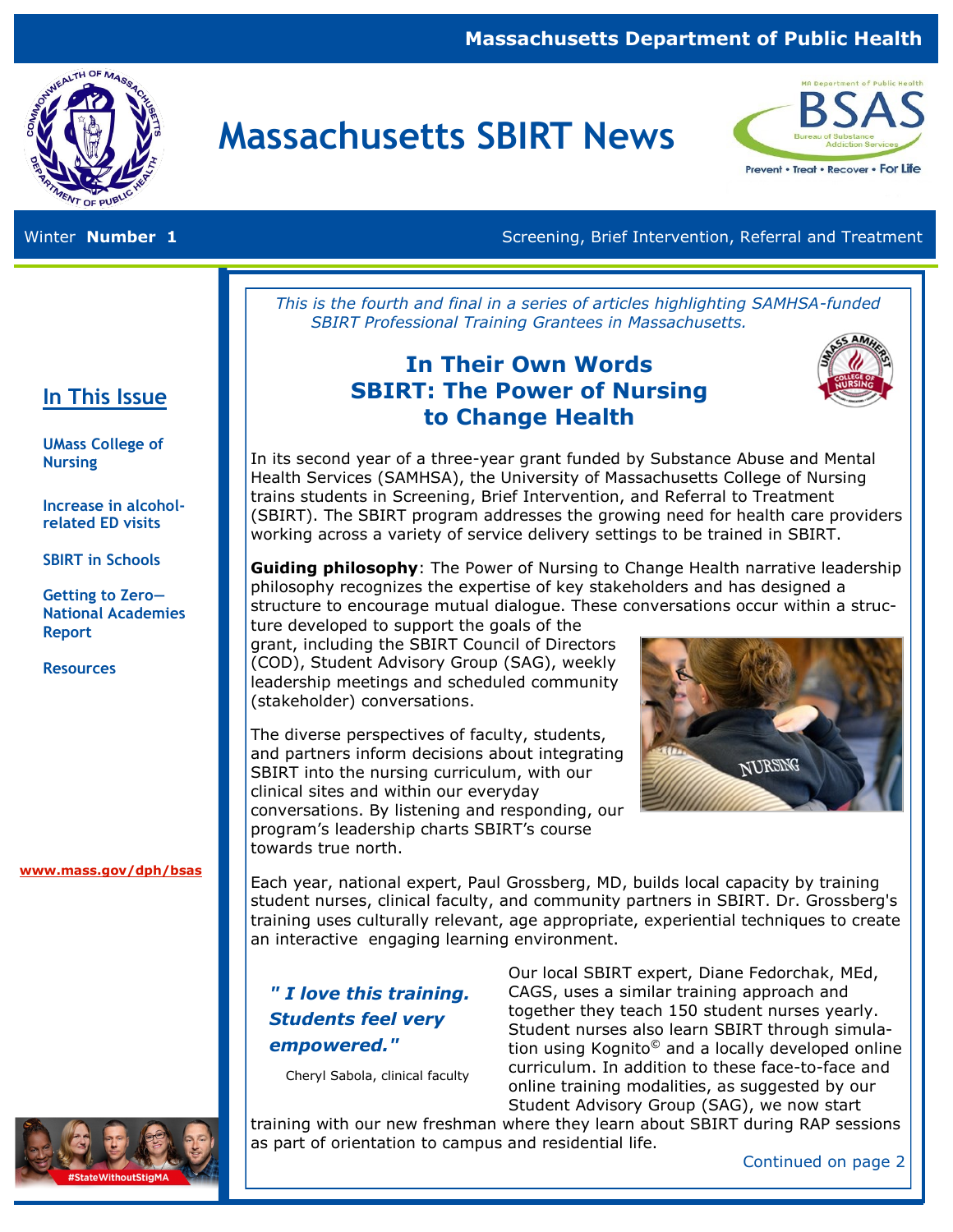#### **UMass College of Nursing Continued from P 1**

#### **Clinical Practice**

After training, student nurses apply these skills to address risky use and addiction through risk appraisal, motivational interviewing (MI), and SBIRT in community, maternity and psychiatric clinical rotations.

Karen Carpenter, clinical faculty, describes one experience students had using SBIRT:

After the training, one of the nursing students reflected about the strategies learned, "This class was amazing! It's surprising what a great difference an enthusiastic and passionate instructor can make. He really made a difference in how to speak with

patients about sensitive issues. I will definitely use these techniques in my patient care."

#### **Lessons Learned**

By listening and responding to the various perspectives students, faculty, and community partners have become our greatest champions. Our stakeholders- community based organizations and clinical practice sites- have contributed to our processes and strategies for long term sustainability.

#### **We learned student nurses:**

- Want SBIRT integrated into the curriculum earlier because they see the need for these skills;
- Use SBIRT skills in clinical work and appreciate role playing with clinical faculty;
- Apply the skills with seasoned health care professionals to help them reflect on their own personal biases and negative attitudes towards people who misuse substances; and
- Have an affinity for developing trusting relationships with peers while doing SBIRT.

#### **We learned clinical faculty and preceptors:**

- Are eager to work with students to facilitate student nurse learning of SBIRT and MI;
- Are the experts in knowing how to reinforce SBIRT training with their students; and
- Support and coach student nurses by increasing their confidence and skills in a supervised clinical structure.

#### While this Power of Nursing to Change Health [student video](https://drive.google.com/open?id=1dIp3SchNCGEn5EsEQMxHp0FZY4dHJH2l) uses an example with addiction, its focus is on development of brief intervention skills.

[dheffernan@schoolph.umass.edu](mailto:dheffernan@schoolph.umass.edu)

**To learn more about SBIRT contact:** 

Carol Girard Coordinator SBIRT Programs Bureau of Substance Addiction Services MA Department of Public Health

**[https://helplinema.org](https://helplinema.org/) 800-327-5050** Carol.D.Girard@state.ma.us  **800-327-5050**

3

Prevent • Treat • Recover • **For Life**

*" We learned how to ask open ended questions to guide a conversation without controlling it. We learned how to create a non-judgmental space with the intent of hearing their story and not forcing change. We learned how to commend people for finding a way to cope because this means they care about themselves."* 

Avery Klepaki, UMass College of Nursing graduate

To learn more contact Dawn Heffernan MS, RN UMass College of Nursing SBIRT Project Director



THE SUBSTANCE USE

**HELPLINE** 

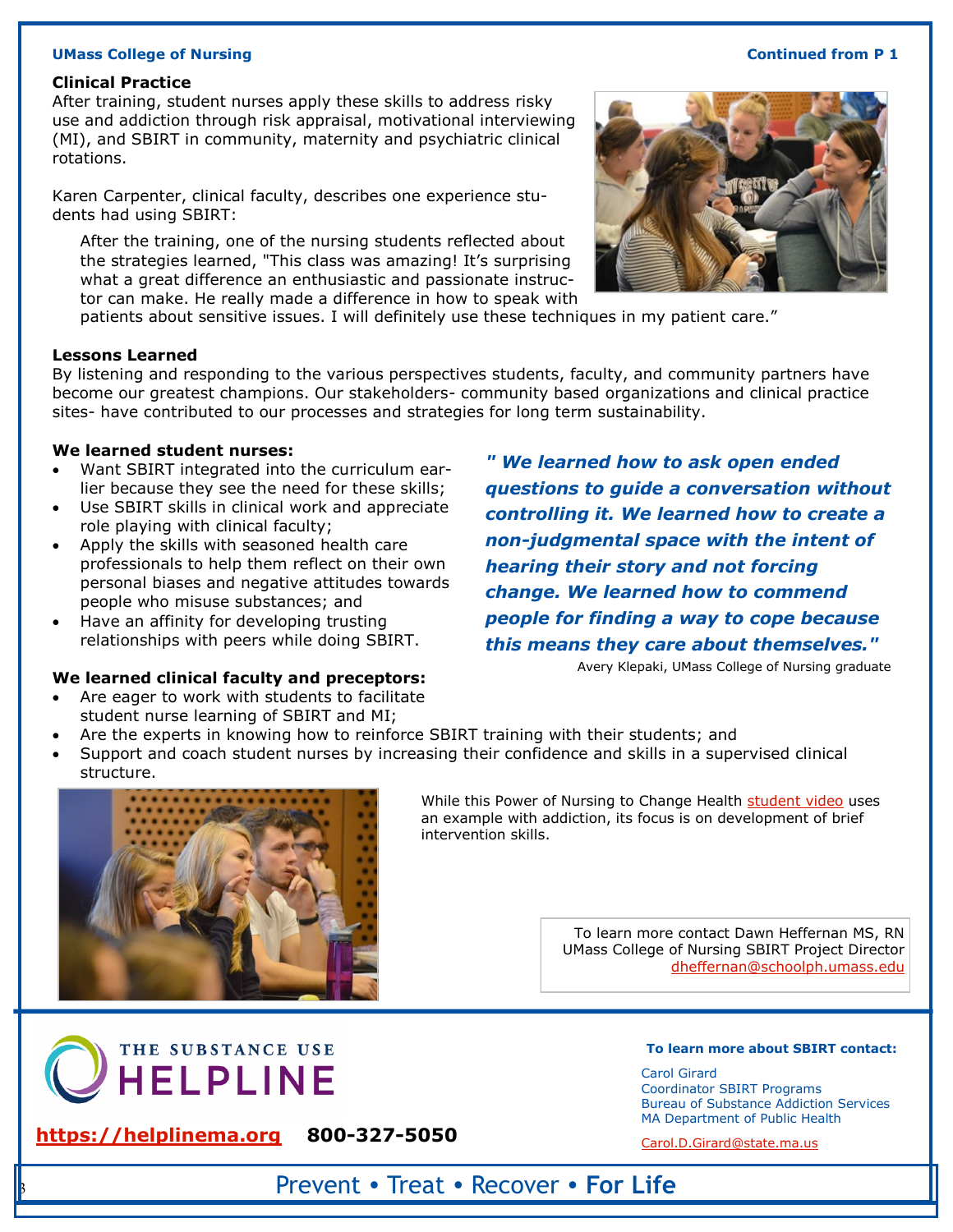## **NIH study shows steep increase in rate of alcohol-related ED visits**

## *More evidence of narrowing gender gaps in alcohol-related harms*

The rate of alcohol-related visits to US emergency departments (EDs) increased by nearly 50 percent between 2006 and 2014, especially among females and middle-aged or older drinkers. This new research was conducted by researchers at the National Institute on Alcohol Abuse and Alcoholism (NIAAA), part of the National Institutes of Health.

"In just nine years, the number of people transported to the ED annually for medical emergencies caused or exacerbated by alcohol increased from about 3 million to 5 million," said NIAAA Director George F. Koob, PhD. "These findings show the detrimental effects that acute and chronic alcohol misuse have on public health, and the significant burden they place on our healthcare system."

Researchers analyzed data from the Nationwide Emergency Department Sample (NEDS), the largest US ED database, and part of the Agency for Healthcare Research and Quality's Healthcare Cost and Utilization Project. The team assessed trends in ED visits between 2006 and 2014 involving acute and chronic alcohol consumption among individuals ages 12 and older.

Visits related to acute alcohol consumption were identified by standard diagnostic codes related to alcohol misuse over a short period of time, such as acute alcohol intoxication and accidental alcohol poisoning.

Visits involving chronic alcohol misuse were identified by diagnostic codes for conditions related to long-term drinking, such as alcohol withdrawal and alcohol-related cirrhosis of the liver.

The rate of all alcohol-related ED visits increased 47 percent between 2006 and 2014, an average annual increase of 210,000 alcohol-related ED visits. The rate of visits for acute alcohol consumption rose by 40 percent, and the rate of visits related to chronic alcohol

Continued on p 4



Ξ

2

## MASBIRT Training and Technical Assistance

- Consultation on clinical protocol development, selection of screening tools, and brief intervention strategies;
- Training and on-going skills coaching for all staff levels: professional and administrative;
- Help with administrative elements, such as data collection, and documentation protocols;
- Identification and development of resources for patients needing specialty care, including medication assisted treatment for alcohol and opioids; and
- Train the trainer sessions to sustain organizational practice

**[www.masbirt.org](http://www.masbirt.org) 617-414-3749**

## **School Nurses & School Health Teams**

**To arrange an SBIRT Essentials Trainings go to:** [http://www.masbirt.org/training](http://www.masbirt.org/training-request)-request

**For more information:**  Wanda Visnick, BSN, RN, NCSN, HN-BC DPH SBIRT in Schools Coordinator [Wanda.Visnick@state.ma.us](mailto:Wanda.Visnick@state.ma.us)



### **Register for FREE SBIRT Trainings [SHIELD](http://www.SHIELD-BU.org)**

(School Health Institute for Education and Leadership Development) <http://bucme.org/node/1045>

\* \* \*

**Check out** *SBIRT in Schools*  **Resources [MASBIRT Training and](http://www.masbirt.org/schools)  [Technical Assistance](http://www.masbirt.org/schools)** [www.masbirt.org/schools](http://www.masbirt.org/schools)

\* \* \*

**FREE materials on alcohol and drugs for students and parents [Massachusetts Health](https://massclearinghouse.ehs.state.ma.us/)  [Promotion Clearinghouse](https://massclearinghouse.ehs.state.ma.us/)** [https://](https://massclearinghouse.ehs.state.ma.us/) [massclearinghouse.ehs.state.ma.us/](https://massclearinghouse.ehs.state.ma.us/)



### **Getting to Zero Alcohol-Impaired Driving Fatalities: A Comprehensive Approach to a Persistent Problem**

Alcohol-Impaired driving is an important health and social issue that remains a major risk to US health today. Progress has been made over the



past decades to reduce deaths and long term disabilities from head and spinal injuries, but it has been incremental and has recently stagnated.

[National Academies of Sciences, Engineering, and](https://www.nap.edu/catalog/24951/getting-to-zero-alcohol-impaired-driving-fatalities-a-comprehensive-approach)  [Medicine. 2018. Getting to zero alcohol-impaired](https://www.nap.edu/catalog/24951/getting-to-zero-alcohol-impaired-driving-fatalities-a-comprehensive-approach)  [driving fatalities: A comprehensive approach to a](https://www.nap.edu/catalog/24951/getting-to-zero-alcohol-impaired-driving-fatalities-a-comprehensive-approach)  [persistent problem. Washington, DC: The National](https://www.nap.edu/catalog/24951/getting-to-zero-alcohol-impaired-driving-fatalities-a-comprehensive-approach)  [Academies Press.](https://www.nap.edu/catalog/24951/getting-to-zero-alcohol-impaired-driving-fatalities-a-comprehensive-approach)